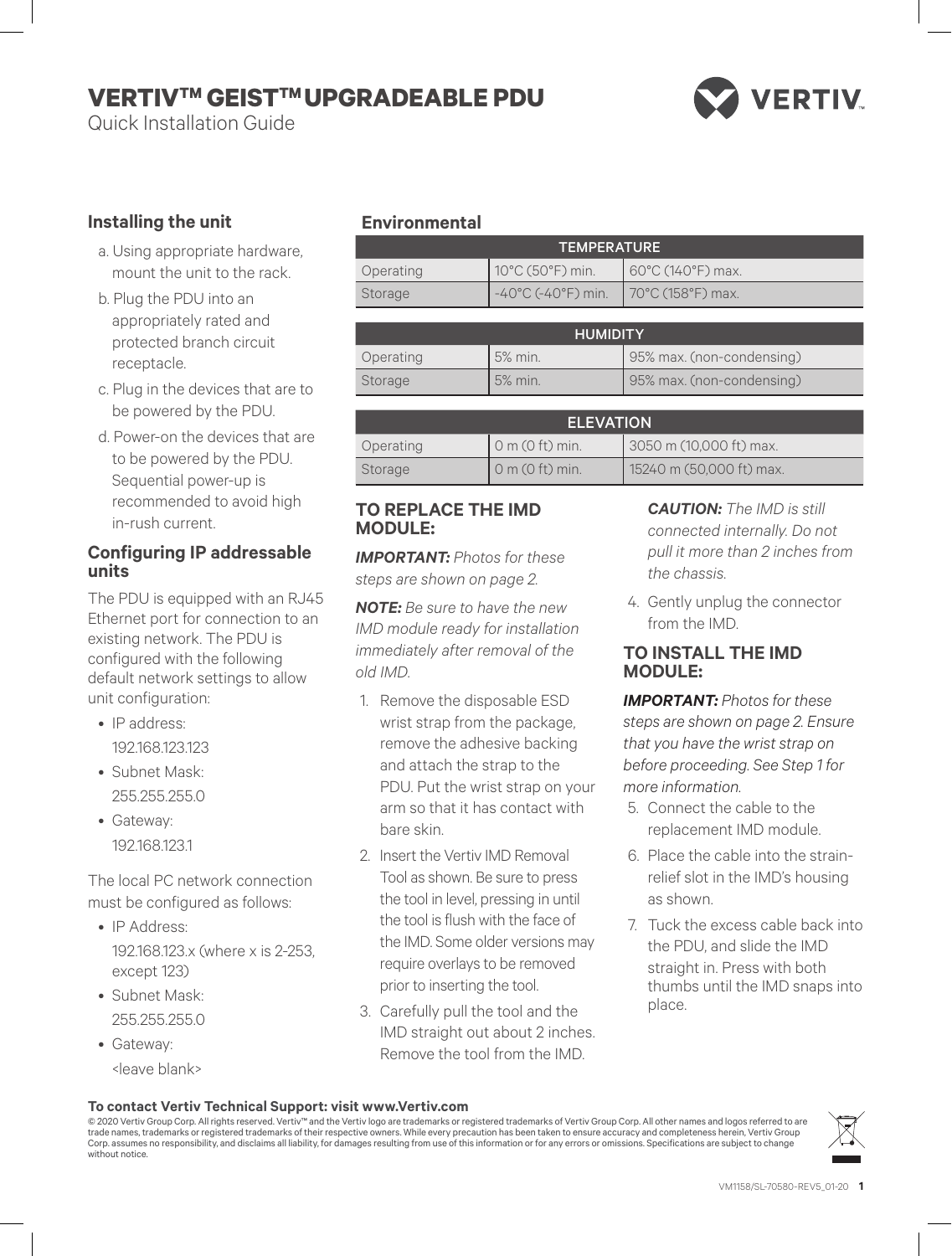**VERTIV™ GEIST™ UPGRADEABLE PDU** 

Quick Installation Guide



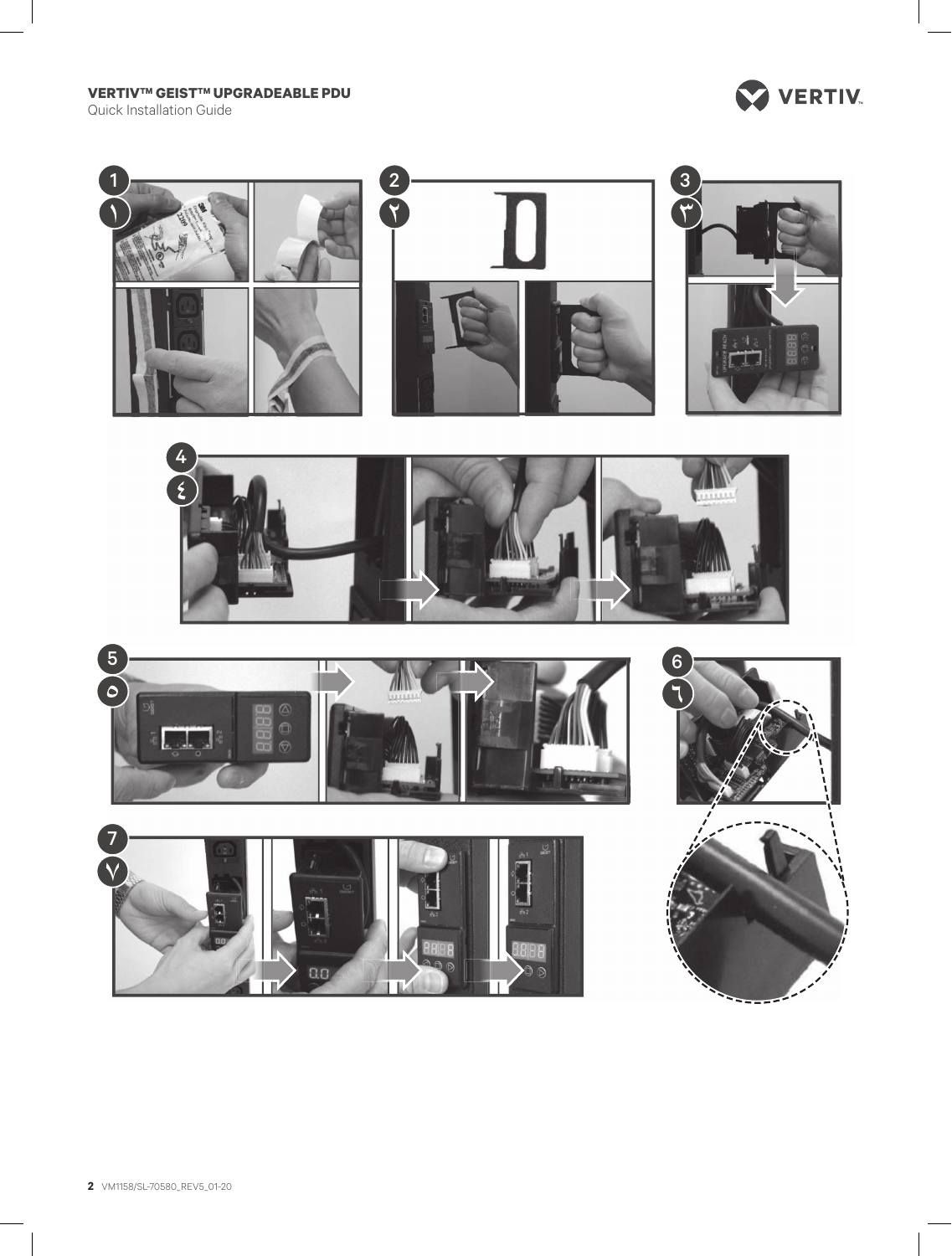# **VERTIVTM GEISTTM: AUFRÜSTBARE PDU**

Schnellinstallationsanleitung

# **VERTIV**

## **Installieren des Geräts**

- a. Montieren Sie das Gerät mit geeignetem Werkzeug am Rack.
- b. Schließen Sie die PDU an eine entsprechend belastbare und geschützte Netzsteckdose des Abzweigstromkreises an.
- c. Schließen Sie die Geräte an, die von der PDU mit Strom versorgt werden sollen.
- d. Schalten Sie die Geräte ein, die von der PDU mit Strom versorgt werden sollen. Es wird empfohlen, die Geräte nacheinander einzuschalten, um einen hohen Einschaltstrom zu vermeiden.

#### **Konfigurieren von IP-adressierbaren Geräten**

Die PDU ist mit einem RJ45- Netzwerkanschluss für die Verbindung mit einem bestehenden Netzwerk ausgestattet. Die PDU ist für den Betrieb im Netzwerk und die Gerätekonfiguration mit den folgenden Standardeinstellungen konfiguriert:

- IP-Adresse: 192.168.123.123
- Subnetzmaske: 255.255.255.0
- Gateway: 192.168.123.1

Die Netzwerkverbindung des lokalen PCs muss wie folgt konfiguriert werden:

- IP-Adresse: 192.168.123.x (wobei x einem beliebigen Wert von 2 bis 253, mit Ausnahme von 123, entsprechen kann)
- Subnetzmaske: 255.255.255.0
- Gateway: <leer belassen>

## **Umgebungsbedingungen**

| <b>TEMPERATUR</b> |                                          |                     |
|-------------------|------------------------------------------|---------------------|
| Betrieb           | 10 °C (50 °F) Min.                       | 60 °C (140 °F) Max. |
| Lagerung          | -40 °C (-40 °F) Min. 70 °C (158 °F) Max. |                     |

| <b>LUFTFEUCHTIGKEIT</b> |          |                                 |
|-------------------------|----------|---------------------------------|
| <b>Betrieb</b>          | 5 % Min. | 95 % Max. (nicht kondensierend) |
| Lagerung                | 5 % Min. | 95 % Max. (nicht kondensierend) |

| <b>HÖHE</b>    |                        |                           |
|----------------|------------------------|---------------------------|
| <b>Betrieb</b> | $\sigma$ m (0 ft) Min. | 3.050 m (10.000 ft) Max.  |
| Lagerung       | $0$ m ( $0$ ft) Min.   | 15.240 m (50.000 ft) Max. |

#### **AUSTAUSCHEN DES IMD-MODULS:**

*WICHTIG: Fotos für diese Schritte finden Sie auf Seite 2.*

*HINWEIS: Stellen Sie sicher, dass das neue IMD-Modul sofort nach dem Entfernen des alten IMD zur Installation bereitsteht.*

- 1. Nehmen Sie das Antistatikarmband aus der Verpackung, ziehen Sie die Folie vom Klebestreifen ab und befestigen Sie das Band an der Stromleiste. Legen Sie das Armband so auf Ihren Arm, dass es direkten Kontakt mit Ihrer Haut hat.
- 2. Setzen Sie das Vertiv IMD-Ausbauwerkzeug wie gezeigt ein. Achten Sie darauf, das Werkzeug waagerecht und gerade einzuführen, sodass es bündig mit der Vorderseite des IMD abschließt. Bei bestimmten älteren Ausführungen müssen ggf. Abdeckungen abgenommen werden, bevor das Werkzeug eingesetzt werden kann.
- 3. Ziehen Sie das Werkzeug und das IMD-Modul vorsichtig und geradlinig 50 mm heraus.

Entfernen Sie das Werkzeug vom IMD-Modul.

- *VORSICHT: Das IMD-Modul ist immer noch intern verbunden. Ziehen Sie es nicht weiter als 50 mm aus dem Gehäuse heraus.*
- 4. Ziehen Sie den Stecker vorsichtig vom IMD-Modul ab.

#### **INSTALLIEREN DES IMD-MODULS:**

*WICHTIG: Fotos für diese Schritte finden Sie auf Seite 2. Sie müssen das Antistatikarmband anlegen, bevor Sie anfangen. Siehe Schritt 1 für weitere Informationen.*

- 5. Schließen Sie das Kabel an das Ersatz-IMD-Modul an.
- 6. Platzieren Sie das Kabel in den Zugentlastungs-Slot im Gehäuse des IMD, wie in der Abbildung gezeigt.
- 7. Verstauen Sie das überschüssige Kabel wieder in der PDU und schieben Sie das IMD gerade hinein. Drücken Sie mit beiden Daumen, bis das IMD einrastet.

#### **Der technische Kundendienst von Vertiv ist erreichbar unter: www.Vertiv.com**

© 2020 Vertiv Group Corp. Alle Rechte vorbehalten. Vertiv™ und das Vertiv-Logo sind Marken oder eingetragene Marken der Vertiv Group Corp. Alle anderen erwähnten Namen und Logos sind Handelsnamen, Marken oder eingetragene Marken der jeweiligen Eigentümer. Es wurden zwar alle Anstrengungen unternommen, um die Richtigkeit<br>und Vollständigkeit dieses Dokuments zu gewährleisten, die Ver Nutzung dieser Informationen entstehen, sowie für Fehler und Auslassungen. Die Spezifikationen können ohne vorherige Ankündigung geändert werden.

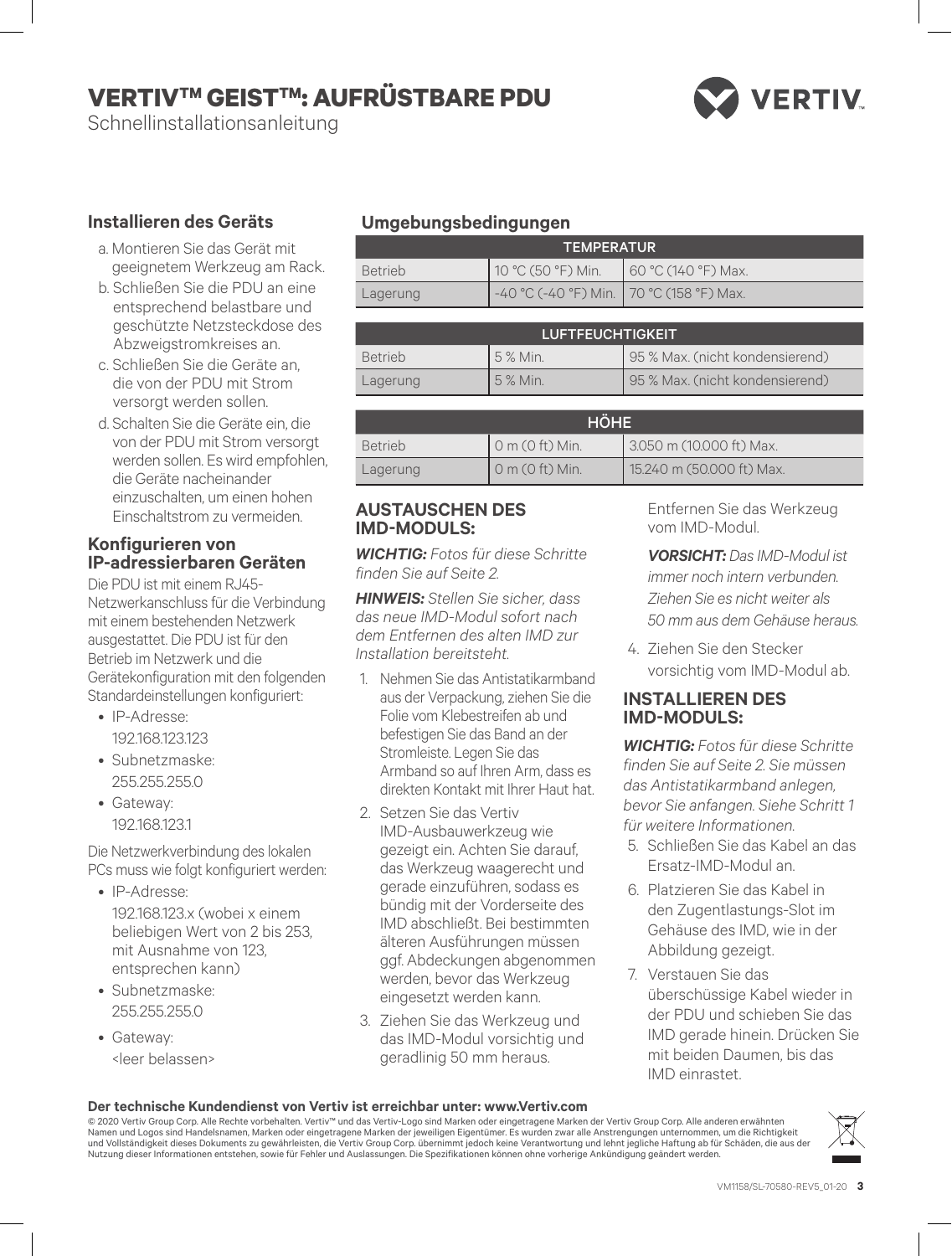# **PDU ÉVOLUTIVE VERTIV™ GEIST™**

Guide d'installation rapide



## **Installation de l'unité**

- a. Installez l'unité sur le rack à l'aide de la visserie appropriée.
- b. Branchez la PDU dans la prise d'un circuit de dérivation protégé, de puissance nominale appropriée.
- c. Branchez les équipements qui doivent être alimentés par la PDU.
- d. Mettez sous tension les équipements qui doivent être alimentés par la PDU. Une mise sous tension séquentielle est recommandée pour éviter tout courant d'appel élevé.

#### **Configuration d'unités adressables par IP**

La PDU est équipée d'une voie Ethernet RJ45 pour le raccordement à un réseau existant. La PDU est configurée avec les paramètres réseau par défaut suivants pour permettre la configuration des unités :

- Adresse IP :
- 192.168.123.123 • Masque de sous-réseau :
	- 255.255.255.0
- Gateway : 192.168.123.1

La connexion réseau du PC local doit être configurée comme suit :

- Adresse IP : 192.168.123.x (où x est 2-253, sauf 123)
- Masque de sous-réseau : 255.255.255.0
- Gateway :
	- <laissez vierge>

## **Spécifications environnementales**

| <b>TEMPÉRATURE</b>             |               |            |
|--------------------------------|---------------|------------|
| En fonctionnement   10 °C min. |               | 60 °C max. |
| Stockage                       | $-40$ °C min. | 70 °C max. |

| <b>HUMIDITÉ</b>           |         |                               |
|---------------------------|---------|-------------------------------|
| En fonctionnement 5% min. |         | 95 % max. (sans condensation) |
| Stockage                  | 5% min. | 95 % max. (sans condensation) |

| <b>ALTITUDE</b>                    |           |               |
|------------------------------------|-----------|---------------|
| En fonctionnement $\vert$ 0 m min. |           | 13 050 m max. |
| Stockage                           | $0m$ min. | 15 240 m max. |

## **POUR REMPLACER LE MODULE IMD :**

*IMPORTANT : les photos illustrant ces étapes se trouvent à la page 2.*

*NOTA : le nouveau module IMD doit être prêt à être installé immédiatement après le retrait de l'ancien module IMD.*

- 1. Retirez le bracelet antistatique jetable de l'emballage, enlevez le support adhésif et collez le bracelet sur la PDU. Placez le bracelet antistatique sur votre bras de sorte qu'il soit en contact direct avec votre peau.
- 2. Insérez l'outil de retrait du module IMD Vertiv comme illustré. Alignez l'outil sur la face avant du module IMD et insérez-le complètement. Sur certaines versions antérieures, il est possible que vous deviez d'abord retirer des plaques de recouvrement avant d'insérer l'outil.
- 3. Tirez délicatement sur l'outil fixé au module IMD pour les

sortir d'environ 50 mm. Retirez l'outil du module IMD.

- *ATTENTION : le module IMD est toujours raccordé à l'intérieur. Ne le sortez pas de plus de 50 mm du châssis.*
- 4. Débranchez délicatement le connecteur du module IMD.

## **POUR INSTALLER LE MODULE IMD :**

*IMPORTANT : les photos illustrant ces étapes se trouvent à la page 2. Mettez le bracelet antistatique avant de continuer. Reportez-vous à l'étape 1 pour en savoir plus.*

- 5. Branchez le câble au module IMD de rechange.
- 6. Insérez le câble dans la fente anti-traction du boîtier du module IMD, comme illustré.
- 7. Placez le câble en excès dans la PDU et glissez le module IMD à l'intérieur de celle-ci. Appuyez sur le module IMD avec les deux pouces jusqu'à ce qu'il s'enclenche.

#### **Pour contacter l'équipe d'assistance technique de Vertiv, consultez le site www.Vertiv.com.**

© 2020 Vertiv Group Corp. Tous droits réservés. Vertiv™ et le logo Vertiv sont des marques de commerce ou des marques déposées de Vertiv Group Corp. Tous les autres noms et logos mentionnés sont des noms commerciaux, des marques de commerce ou des marques déposées de leurs détenteurs respectifs. Toutes les mesures nécessaires<br>ont été prises afin de garantir l'exactitude et l'exhaustiv dommages découlant de l'utilisation de ces informations ou d'erreurs/omissions quelles qu'elles soient. Les spécifications sont susceptibles d'être modifiées sans préavis.

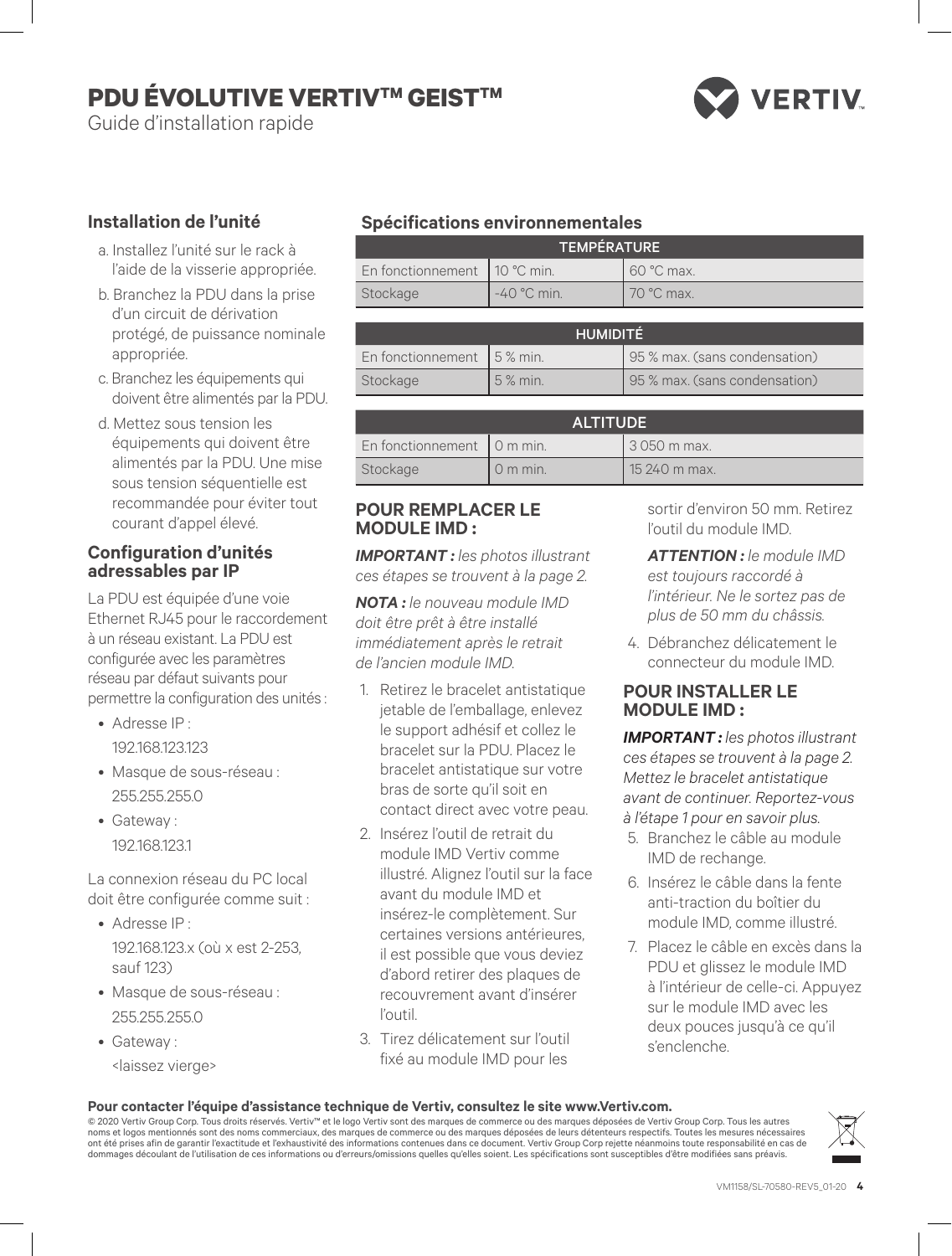## **VERTIVTM GEISTTM** 可升级 **PDU**



快速安装指南

## 安装设备

- a. 使用合适的五金件将设备安装至 机架。
- b. 将 PDU 插入具有相应额定值且 经过适当保护的分支电路。
- c. 插入将由 PDU 供电的设备。
- d. 打开将由 PDU 供电的设备。建 议依次打开电源,避免产生高浪 涌电流。

## 配置 **IP** 可寻址设备

PDU 配有 RJ45 以太网端口, 用于 连接已有网络。PDU 已配置为下 列默认网络设置,以便允许配置 设备:

- IP 地址: 192.168.123.123
- 子网掩码: 255.255.255.0
- 网关: 192.168.123.1

#### 本地 PC 网络连接必须配置为:

- IP 地址: 192.168.123.x (其中, x 为 2-253, 但 123 除外)
- 子网掩码: 255.255.255.0
- 网关: <留空>

## 环境规格

| 温度 |          |         |
|----|----------|---------|
| 工作 | 最低 10°C  | 最高 60°C |
| 存储 | 最低 -40°C | 最高 70℃  |

| 湿度 |       |              |
|----|-------|--------------|
| 工作 | 最低 5% | 最高 95% (无冷凝) |
| 存储 | 最低 5% | 最高 95% (无冷凝) |

| 海拔高度 |      |            |
|------|------|------------|
| 工作   | 最低Om | 最高 3050 m  |
| 存储   | 最低Om | 最高 15240 m |

## 要更换 **IMD** 模块:

重要事项:第 *2* 页展示了这些步骤 的照片。

注:请预先准备好新的 *IMD* 模块, 以便在移除 *IMD* 旧模块后立即进行 安装。

- 1. 从包装中取出一次性 ESD 腕 带,撕下背面的粘性贴,贴到 PDU 上。将腕带缠在手臂上, 使其与裸露的皮肤接触。
- 2. 如图所示插入 Vertiv IMD 移除 工具。请务必水平插入该工具并 按压,直到工具与 IMD 表面齐 平。较早的版本可能需要先移除 覆盖层,再插入工具。
- 3. 小心地将工具和 IMD 笔直拉出 约 50 mm。从 IMD 上移除工具。

注意:*IMD* 在内部仍然处于连 接状态。不得将其拉离底架 *50 mm* 以上。

4. 轻轻地从 IMD 上拔出连接器。

#### 要安装 **IMD** 模块:

重要事项:第 *2* 页展示了这些步骤 的照片。在继续操作之前,请确保 已佩戴好腕带。请参阅第 *1* 步查看 更多信息。

- 5. 将电缆连接到 IMD 更换模块上。
- 6. 如图所示,将电缆放入 IMD 外 壳中的应力释放槽。
- 7. 将多余的电缆卷回到 PDU 中, 然后水平滑入 IMD。用两个拇 指按压,直至 IMD 卡入到位。

#### 如需联系 **Vertiv** 技术支持,请访问:**www.Vertiv.com**

© 2020 Vertiv Group Corp. 保留所有权利。Vertiv™ 和 Vertiv 徽标是 Vertiv Group Corp. 的商标或注册商标。本文提及的所有其他名称和徽标均为其各自所有者的产品名称、<br>商标或注册商标。尽管我们已采取适当措施确保本文件的准确性和完整性,但对于因使用这些信息或任何错误或遗漏而造成的损害,Vertiv Group Corp. 概不承担任何责任和<br>义务。规格的更改将不另行通知。

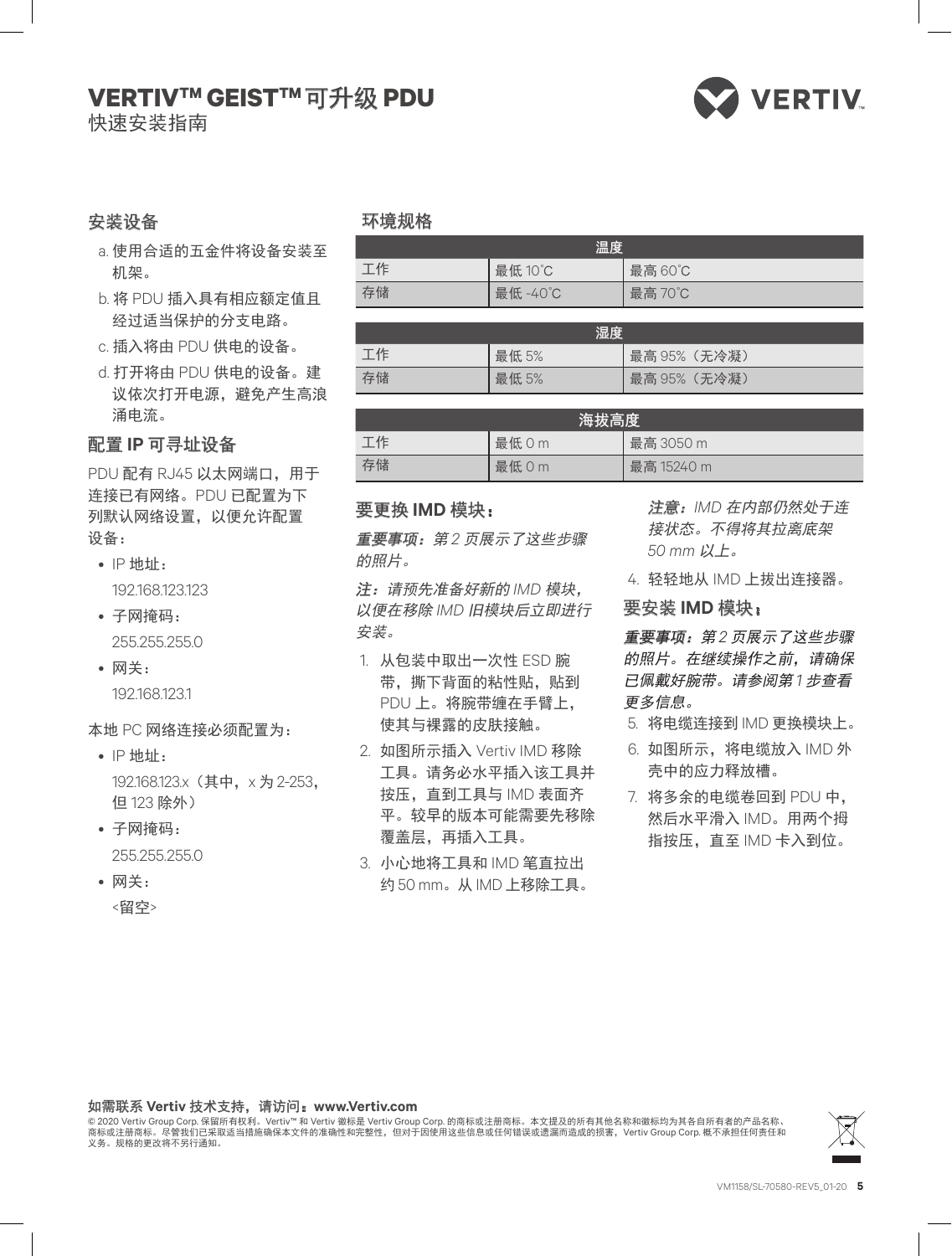## **VERTIVTM GEISTTM** 升級型 **PDU**



快速安裝指南

## 安裝設備

- a. 使用適當的硬體, 將設備安裝到 機架上。
- b. 將 PDU 插入具有適當額定值並 受到恰當保護的分支電路。
- c. 插入要使用 PDU 供電的裝置。
- d. 開啟要使用 PDU 供電的裝置。 建議按順序開啟,避免出現高湧 入電流。

## 對 **IP** 位址可設的裝置進行設定

PDU 配備 RJ45 乙太網路連接埠, 可供連接到現有網路。PDU 設有以 下預設網路設定值,可用於設備設定:

- IP 位址: 192.168.123.123
- 子網路遮罩: 255.255.255.0
- 閘道: 192.168.123.1
- 本機 PC 網路連接必須設定如下:
	- IP 位址: 192.168.123.x(其中 x 為 2-253 之間的任意數字,123 除外)
	- 子網路遮罩: 255.255.255.0
	- 閘道: <留空>

#### 環境規格

| 溫度 |         |         |  |
|----|---------|---------|--|
| 工作 | 最低 10°C | 最高 60°C |  |
| 儲存 | 最低 -40℃ | 最高 70°C |  |

| 濕度 |       |              |
|----|-------|--------------|
| 工作 | 最低 5% | 最高 95% (非冷凝) |
| 儲存 | 最低 5% | 最高 95% (非冷凝) |

| 海拔 |      |            |
|----|------|------------|
| 工作 | 最低Om | 最高 3050 m  |
| 儲存 | 最低Om | 最高 15240 m |

#### 要更換 **IMD** 模組:

重要提示:流程圖請參見第 *2* 頁。

註:請務必備好新的 *IMD* 模組,以 便在拆下舊 *IMD* 後立即安裝。

- 1. 從包裝中取出一次性 ESD 腕 帶,撕下背膠,貼到 PDU 上。 將腕帶戴到手臂上,使其直接 接觸皮膚。
- 2. 如圖所示,插入 Vertiv IMD 拆 卸工具。請務必水平插入該工 具,按入直到工具與 IMD 表面 齊平。對於一些較舊的版本,在 插入工具前可能需要拆下蓋板。
- 3. 小心地將工具和 IMD 筆直拉 出約 50 mm。從 IMD 上拆下 工具。
- 注意事項:*IMD* 在內部仍然處 於連接狀態。切勿拉離機箱超 過 *50 mm*。
- 4. 輕輕地從 IMD 上拔出連接器。

#### 要安裝 **IMD** 模組:

重要提示:流程圖請參見第 *2* 頁。 請確保戴上腕帶再繼續操作。參見 步驟 *1* 瞭解詳細資訊。

- 5. 將線纜連接到用於更換的 IMD 模組。
- 6. 如圖所示,將線纜放入 IMD 外 殼中的應力釋放槽。
- 7. 將多餘的線纜捲回到 PDU 中, 然後筆直滑入 IMD。用兩個 大拇指按入,直到 IMD 卡入 到位。

#### 如需聯絡 **Vertiv** 技術支援:請造訪 **www.Vertiv.com**

© 2020 Vertiv Group Corp. 保留所有權利。Vertiv™ 和 Vertiv 標誌是 Vertiv Group Corp. 的商標或註冊商標。所有提及的其他名稱和標誌屬其各自所有人的商品名、商標或註冊<br>商標。雖然已採取所有預防措施來確保本文的準確性與完整性,但對於因使用本資訊或本資訊中的任何錯誤或疏漏造成的損害,Vertiv Group Corp. 概不負責。規格可能會變更, 恕不另行通知。

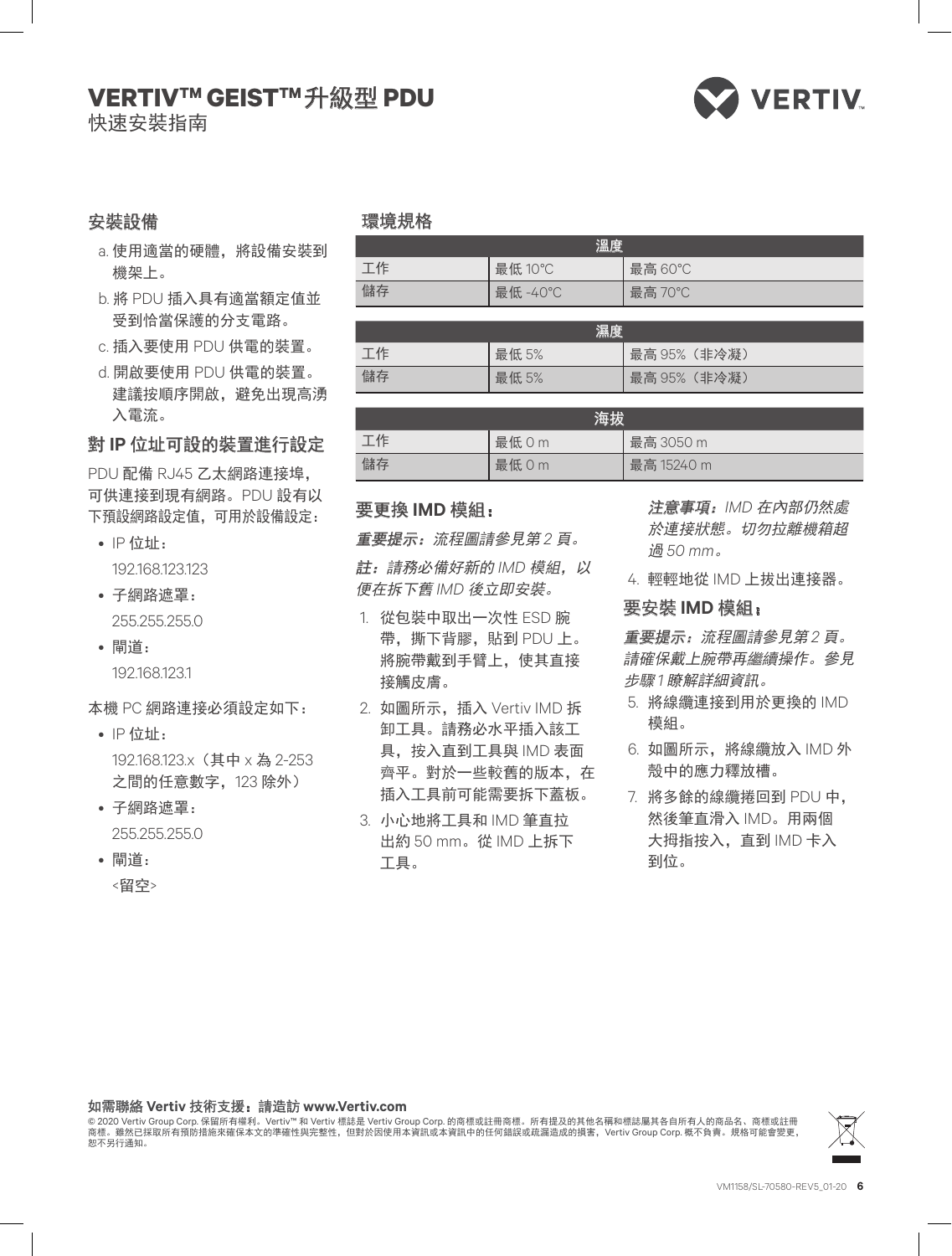# **VERTIVTM GEISTTM**アップグレード可能 **PDU**

クイック・インストレーション・ガイド



## **ユニットの設置**

- a. 適切なハードウェアを使用して、 ユニットをラックに取り付けます。
- b. 適切な定格の保護された分岐回 路レセプタクルに PDU を接続し ます。
- c. PDU から給電を受けるデバイス をそれぞれ接続します。
- d. PDU から給電を受けるデバイス に電源を入れます。大きな突入 電流を回避するために、これら のデバイスには順番に電源を投 入することが推奨されます。

## **IP アドレス指定可能ユニットの 構成**

PDU には、既存のネットワークに接 続するための RJ45 イーサネット・ ポートが設けられています。ユニット の構成を可能にするため、本 PDUは 次の既定のネットワーク設定で構成 されています。

• IP アドレス:

192.168.123.123

- サブネットマスク: 255.255.255.0
- ゲートウェイ: 192.168.123.1

ローカル PC ネットワーク接続は次 のように構成する必要があります。

- IP アドレス: 192.168.123.x(x が 2-253 の場 合、123 を除く)
- サブネットマスク: 255.255.255.0
- ゲートウェイ: <空欄>

#### **環境**

| 温度  |          |         |
|-----|----------|---------|
| 作動時 | 10°C 最小  | 60°C 最大 |
| 保管時 | -40°C 最小 | 70℃最大   |

| 湿度  |      |                |
|-----|------|----------------|
| 作動時 | 5%最小 | 95%最大 (結露なきこと) |
| 保管時 | 5%最小 | 95%最大(結露なきこと)  |

| 高度  |        |             |
|-----|--------|-------------|
| 作動時 | 0 m 最小 | 3,050 m 最大  |
| 保管時 | 0 m 最小 | 15,240 m 最大 |

## **IMD モジュールを交換する には:**

**重要:** 以下の手順についての写真は 2ページを参照してください。

**注:** 必ず、新しい IMD モジュールを直 ちに取り付ける準備を整えた上で古 い IMD の取り外しを行ってください。

- 1. 使い捨ての ESD(静電気除去)リ スト・ストラップをパッケージか ら取り出し、粘着性の裏地をはが して PDU に取り付けます。リス ト・ストラップを、素肌に密着さ せて腕に装着します。
- 2. 図に示すように、Vertiv IMD 削 除ツールを挿入します。ツールを 傾けないようして、IMD の面とぴっ たり揃うようになるまで中に押 し入れます。古いバージョンの中 には、ツールを挿入する前にオ ーバーレイを取り外す必要があ るものもあります。
- 3. 慎重に、ツールと IMD を約 50 mm まっすぐに引き出します。 ツールを IMD から取り外します。

**注意:** IMD は依然内部で接続さ れているため、シャーシから 50 mm 以上は引き出さないで ください。

4. コネクターのプラグを IMD から 慎重に引き抜きます。

## **IMD モジュールを取り付け るには:**

**重要:** 以下の手順についての写真は 2 ページを参照してください。先に進 む前に、必ずリストストラップを装着 してください。詳細については手順 1 を参照してください。

- 5. 新しく取り付ける IMD モジュー ルにケーブルを接続します。
- 6. 図に示すように、IMD のハウジン グのストレイン・リリーフ・スロッ トの中にケーブルを収納します。
- 7. 余ったケーブルを PDU に戻し、 IMD をまっすぐに中へスライド させます。IMD が所定の位置に かちりとはまるまで、両方の親指 で押します。

#### **Vertiv テクニカル・サポートへのお問い合わせについては、www.Vertiv.com を参照してください**

© 2020 Vertiv Group Corp.全著作権所有。Vertiv™ および Vertiv ロゴは、Vertiv Group Corp. の商標または登録商標です。言及されている他のすべての名称およびロゴは、それぞれ<br>の所有者の商号、商標、または登録商標です。本文書の正確性および完全性については万全を期しておりますが、Vertiv Group Corp. は、記載情報の使用に起因する損害または誤記や<br>脱落に対しては一切の責任

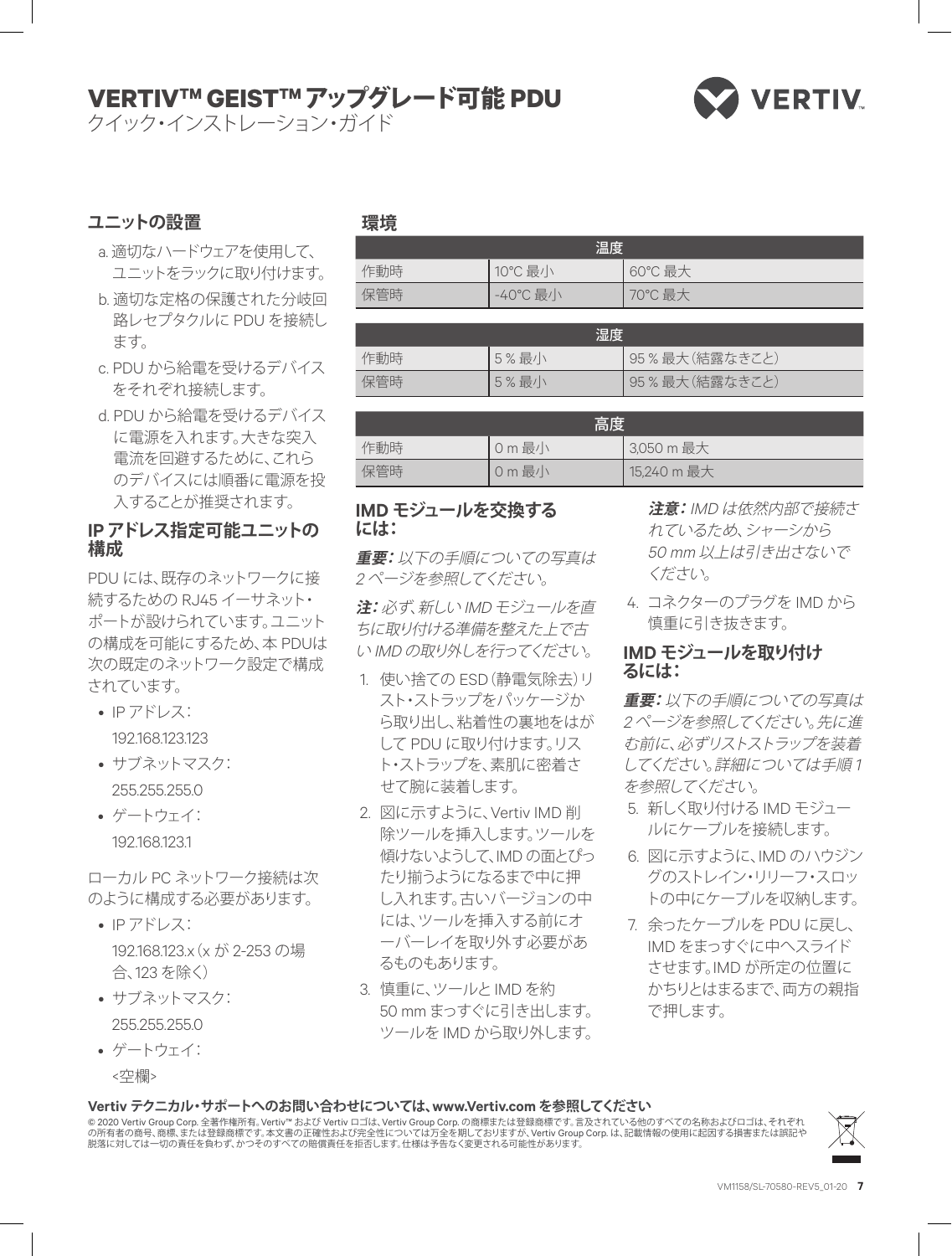# $\blacksquare$ VERTIV™ GEIST™ 업그레이드 가능 PDU

빠른 설치 설명서



#### 장치 설치하기

- a. 적절한 하드웨어를 사용하여 장치를 랙에 탑재합니다.
- b. PDU를 적합한 정격 및 보호 지선회로 콘센트에 연결합니다.
- c. PDU로 전원을 공급할 장치를 연결합니다.
- d. PDU로 전원을 공급할 장치의 전원을 켭니다. 높은 유입 전류 방지를 위해 순차적으로 전원을 높여야 합니다.

**IP** 주소지정 가능 장치 구성하기

PDU에는 기존 네트워크와 연결하기 위한 RJ45 이더넷 포트가 있습니다. PDU는 장치 구성을 위해 다음과 같은 기본 네트워크 설정치로 구성됩니다.

- IP 주소:
	- 192.168.123.123 서브넷 마스크: 255.255.255.0 게이트웨이: 192.168.123.1

로컬 PC 네트워크는 다음과 같이 구성해야 합니다.

• IP 주소:

192.168.123.x(여기에서 123을 제외하고 x는 2-253)

- 서브넷 마스크:
- 255.255.255.0
- 게이트웨이:
- <공란>

#### 작동 환경

| 오우 |          |         |
|----|----------|---------|
| 작동 | 최소 10℃   | 최대 60°C |
| 보관 | 최소 -40°C | 최대 70°C |

|    | 습도    |              |
|----|-------|--------------|
| 작동 | 최소 5% | 최대 95%(비응축)  |
| 보관 | 최소 5% | 최대 95% (비응축) |

| 높이 |       |            |
|----|-------|------------|
| 작동 | 최소 0m | 최대 3,050m  |
| 보과 | 최소 Om | 최대 15,240m |

#### **IMD** 모듈 교체 방법:

중요: 다음 단계들에 대한 사진은 2 페이지에 나와 있습니다.

참고: 기존 IMD를 제거한 후에 즉시 새 IMD 모듈을 설치할 수 있게 준비하십시오.

- 1. 일회용 ESD 손목 스트랩을 패키지에서 분리하고, 접착식 뒷면을 제거한 후 스트램을 PDU 에 부착하십시오. 손목 스트랩을 맨 팔 위에 착용하십시오.
- 2. 보이는 것처럼 Vertiv IMD 제거 도구를 삽입하십시오. 도구가 IMD의 정면과 똑같은 높이가 될 때까지 평평하게 누르십시오. 일부 이전 버전의 경우 도구 삽입 전에 오버레이를 분리해야 할 수 있습니다.
- 3. 도구 및 IMD를 똑바로 50mm 정도 조심스럽게 잡아당기십시오. 도구를 IMD에서 분리합니다.

주의: IMD는 아직 내부적으로 연결되어 있습니다. 섀시로부터 .50mm 이상 당기지 마십시오

4. 커넥터를 IMD에서 조심스럽게 부리하십시오.

#### **IMD** 모듈 설치 방법:

중요: 다음 단계들에 대한 사진은 2페이지에 나와 있습니다. 계속 진행하기 전에 손목 스트랩을 착용하고 있어야 합니다. 자세한 내용은 1단계를 참조하십시오.

- 5. 교체용 IMD 모듈에 케이블을 연결합니다.
- 6. 그림과 같이 IMD 하우징의 변형 방지 슬롯에 케이블을 넣습니다.
- 7. PDU에 남는 케이블을 다시 넣고 IMD를 바로 밀어넣습니다. 양 엄지손가락으로 IMD가 소리를 내며 들어갈 때까지 누르십시오.

이 기기는 업무용 환경에서 사용할 목적으로 적합성평가를 받은 기기로서 가정용 환경에서 사용하는 경우 전파가섭의 우려가 있습니다.

#### Vertiv 기술 지원부에 문의하려면 www.Vertiv.com 을 방문하십시오.

© 2020 Vertiv Group Corp. All rights reserved. Vertiv™ 및 Vertiv 로고는 Vertiv Group Corp.의 상표 및 등록 상표입니다. 기타 언급되는 모든 이름 및 로고는 해당 소유주의 상호, 상표<br>또는 등록 상표입니다. 본 문서에서는 정확성 및 완전성을 보장하기 위해 모든 예방 조치를 취했지만 Vertiv Group Corp.는 본 정보의 사용

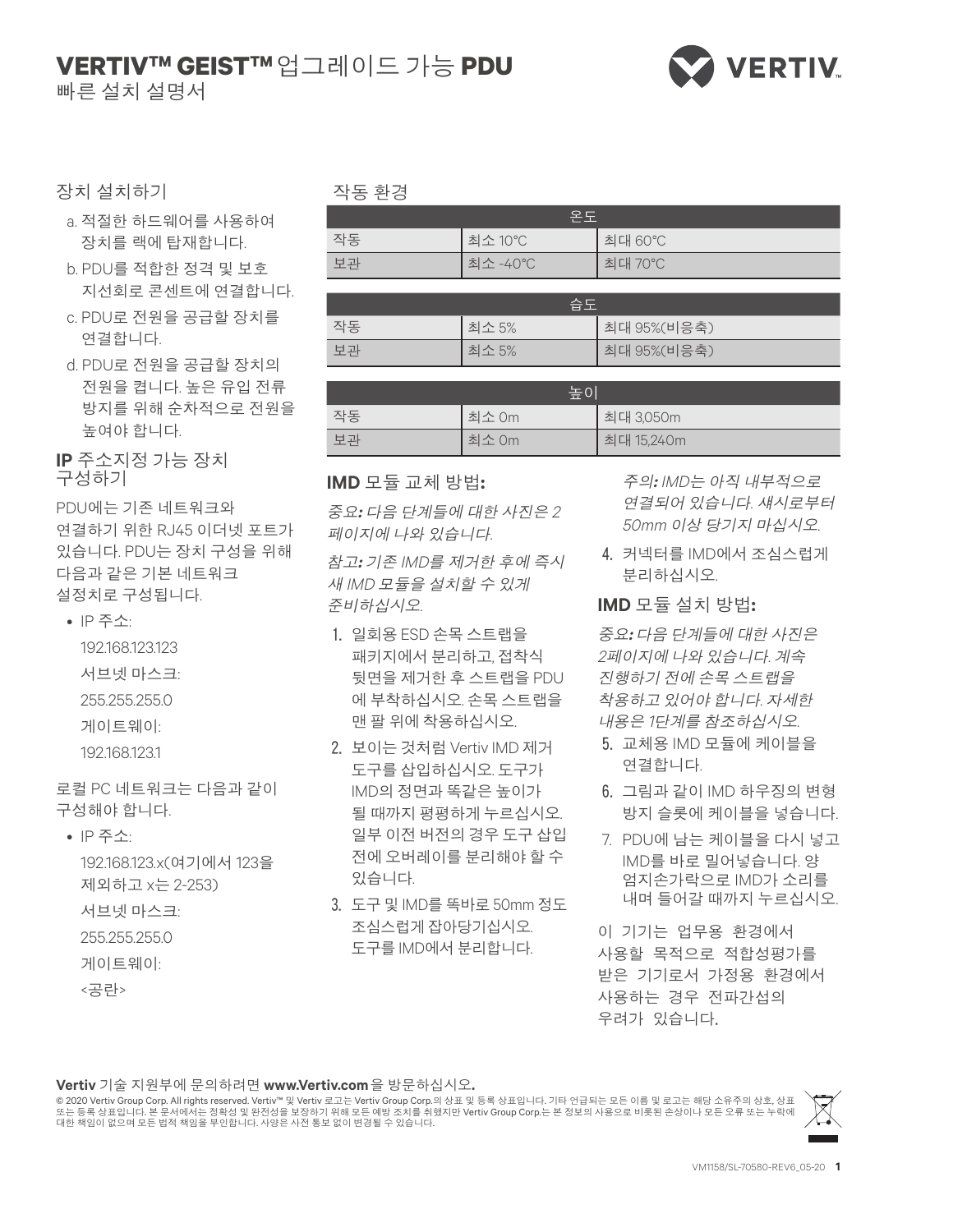# **PDU ATUALIZÁVEL VERTIV™ GEIST™**

Guia de Instalação Rápida

# **VERTIV**

## **Instalação da unidade**

- a. Com o hardware adequado, monte a unidade no bastidor.
- b. Ligue a unidade de distribuição de energia (PDU) a recetáculos de circuito de derivação devidamente classificados e protegidos.
- c. Ligue à ficha os dispositivos a serem alimentados pela PDU.
- d. Ligue os dispositivos a serem alimentados pela PDU. Recomendamos que efetue o arranque sequencial para evitar uma elevada irrupção da corrente.

#### **Configuração de unidades com endereço IP**

A PDU está equipada com uma porta Ethernet RJ45 para ligação a uma rede existente. A PDU tem as seguintes predefinições de rede para permitir a configuração de unidades:

- Endereço IP: 192.168.123.123
- Máscara de sub-rede: 255.255.255.0
- Gateway: 192.168.123.1

A ligação da rede local do PC tem de ser configurada da seguinte forma:

- Endereço IP: 192.168.123.x (em que x é 2-253, exceto 123)
- Máscara de sub-rede: 255.255.255.0
- Gateway:

<leave blank>

## **Condições ambientais**

| <b>TEMPERATURA</b> |                     |            |  |
|--------------------|---------------------|------------|--|
| Durante a Operação | $10^{\circ}$ C mín. | 60 °C máx. |  |
| Armazenamento      | $-40$ °C min.       | 70 °C máx. |  |

| <b>HUMIDADE</b>    |          |                            |
|--------------------|----------|----------------------------|
| Durante a Operação | $5%$ mín | 95% máx. (sem condensação) |
| Armazenamento      | $5%$ min | 95% máx. (sem condensação) |

| <b>ELEVACÃO</b>               |           |               |
|-------------------------------|-----------|---------------|
| Durante a Operação   0 m mín. |           | . 3050 m máx. |
| Armazenamento                 | $0m$ min. | 15 240 m máx. |

## **PARA SUBSTITUIR O MÓDULO IMD:**

*IMPORTANTE: as imagens para estes passos estão na página 2.*

*NOTA: certifique-se de que o novo módulo IMD está pronto para a instalação logo após a remoção do IMD antigo.*

- 1. Retire a pulseira ESD descartável da embalagem, retire o forro do adesivo e coloque a pulseira na PDU. Coloque a pulseira no seu braço para que haja contacto direto com a pele.
- 2. Insira a ferramenta de remoção do IMD da Vertiv conforme demonstrado. Certifique-se de que pressiona a ferramenta de forma nivelada, pressionando até esta ficar ao nível da parte frontal do IMD. Algumas versões mais antigas poderão exigir a remoção de sobreposições antes de inserir a ferramenta.
- 3. Retire cuidadosamente a ferramenta e o IMD cerca

de 5 cm. Retire a ferramenta do IMD.

- *CUIDADO: o IMD continua ligado internamente. Não o puxe mais de 5 cm da estrutura.*
- 4. Retire cuidadosamente o conector do IMD.

## **PARA INSTALAR O MÓDULO IMD:**

*IMPORTANTE: as imagens para estes passos estão na página 2. Antes de continuar, certifique-se de que tem a pulseira colocada. Consulte o passo 1 para obter mais informações.*

- 5. Ligue o cabo ao módulo IMD de substituição.
- 6. Coloque o cabo na ranhura de alívio de tensão na caixa do IMD, conforme demonstrado.
- 7. Volte a colocar o cabo que ficar de fora na PDU e insira o IMD. Pressione com ambos os polegares até o IMD encaixar na posição adequada.

#### **Para contactar o Apoio Técnico da Vertiv: visite www.Vertiv.com**

© 2020 Vertiv Group Corp. Todos os direitos reservados. Vertiv™ e o logótipo Vertiv são marcas comerciais ou marcas comerciais registadas da Vertiv Group Corp. Todos os outros nomes e logótipos mencionados são nomes comerciais, marcas comerciais ou marcas comerciais registadas dos seus respetivos proprietários. Embora tenha tomado<br>todas as precauções para garantir que este documento é exa resultantes da utilização destas informações ou decorrentes de qualquer erro ou omissão. As especificações estão sujeitas a alteração sem aviso prévio.

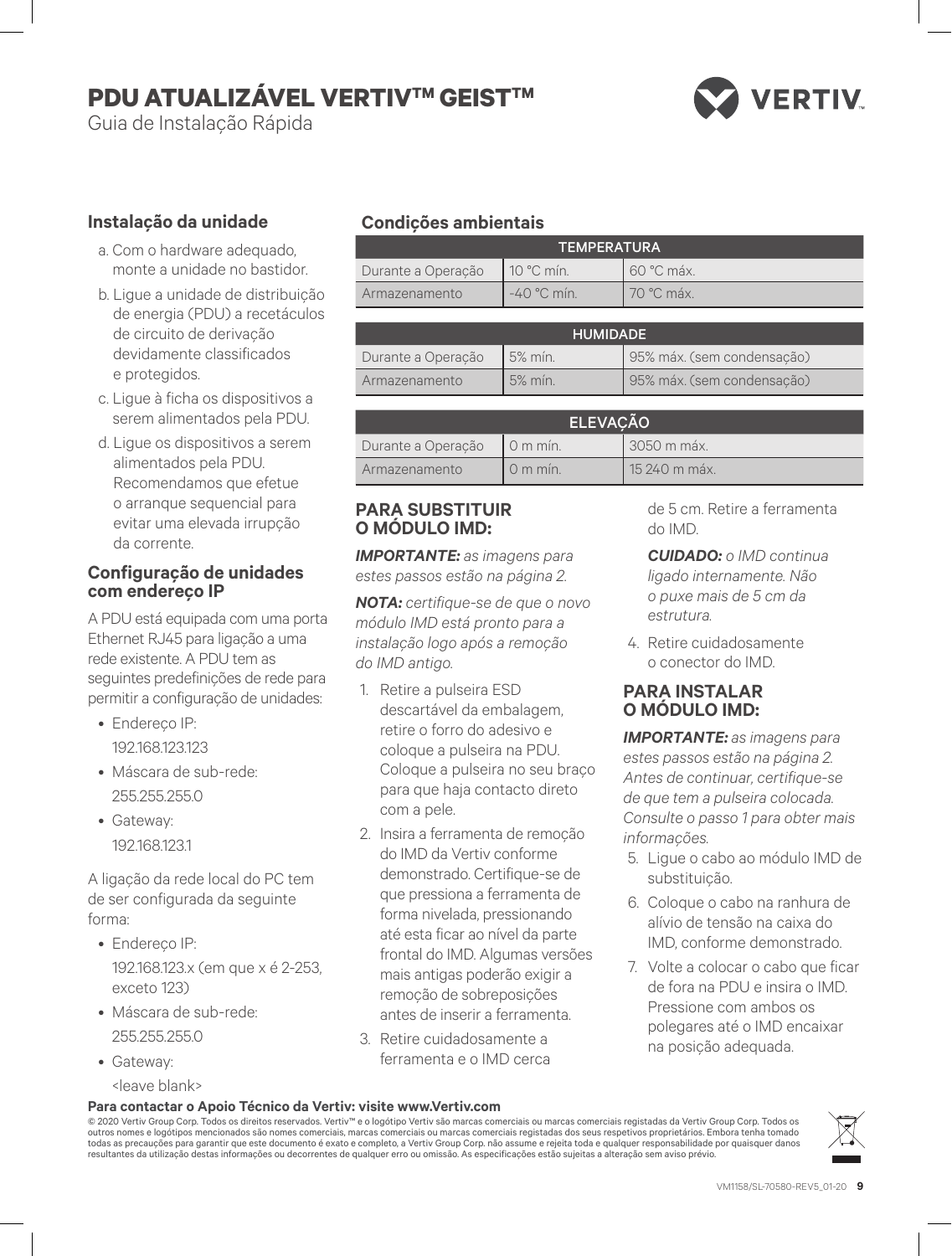## **УСТРОЙСТВО РАСПРЕДЕЛЕНИЯ ПИТАНИЯ VERTIVTM GEISTTM С ВОЗМОЖНОСТЬЮ ОБНОВЛЕНИЯ**



Краткое руководство по установке

#### **Установка устройства**

- А. С помощью подходящих инструментов выполните монтаж устройства в стойке.
- Б. Подключите устройство распределения питания к защищенным розеткам распределительной сети соответствующего номинала.
- В. Подключите устройства, на которые должно подаваться питание от устройства распределения питания.
- Г. Включите питание устройств, на которые должно подаваться питание от устройства распределения питания. Рекомендуется поэтапное включение питания для предотвращения высокого пускового тока.

#### **Настройка устройств с IP-адресацией**

Устройство распределения питания оснащено портом Ethernet RJ45 для подключения к существующей сети. Для конфигурирования устройства распределения питания по умолчанию используются следующие сетевые настройки.

- IP-адрес 192.168.123.123
- Маска подсети 255.255.255.0
- Шлюз 192.168.123.1

Подключение к ПК по локальной сети должно быть настроено следующим образом.

- IP-адрес 192.168.123.x (где x может иметь значения от 2 до 253, кроме 123)
- Маска подсети 255.255.255.0
- Шлюз
	- <Оставьте пустым>

#### **Условия окружающей среды**

|              | <b>ТЕМПЕРАТУРА</b> |                |
|--------------|--------------------|----------------|
| Эксплуатация | 10 °С мин.         | 1 60 °С макс.  |
| Хранение     | $-40$ °C мин.      | $+70$ °C макс. |

|              | <b>ВЛАЖНОСТЬ</b> |                              |
|--------------|------------------|------------------------------|
| Эксплуатация | 5 % мин.         | 95 % макс. (без конденсации) |
| Хранение     | 5 % мин.         | 95 % макс. (без конденсации) |

|              | ВЫСОТА НАД УРОВНЕМ МОРЯ |                 |
|--------------|-------------------------|-----------------|
| Эксплуатация | $()$ M MWH.             | . 3 050 м макс. |
| Хранение     | $()$ M M $U$ H.         | 15 240 м макс.  |

## **ПОРЯДОК ЗАМЕНЫ МОДУЛЯ ДЕРЖАТЕЛЯ ПРЕДОХРАНИТЕЛЯ**

#### *ВАЖНАЯ ИНФОРМАЦИЯ.*

*Иллюстрации к данным этапам приведены на стр. 2.*

*ПРИМЕЧАНИЕ. Убедитесь, что новый модуль держателя предохранителя готов к установке сразу же после отсоединения старого держателя предохранителя.*

- 1. Выньте из упаковки одноразовый антистатический браслет, отклейте липкую подложку и прикрепите браслет к устройству распределения питания. Приложите антистатический браслет к запястью, обеспечивая контакт с кожей.
- 2. Вставьте инструмент для удаления держателя предохранителя Vertiv, как показано на рисунке. Применяйте давление, только когда инструмент установлен точно по уровню, и надавливайте до тех пор, пока не произойдет плотное примыкание к поверхности держателя предохранителя. Некоторые более старые версии модуля могут потребовать удаления верхних слоев перед установкой инструмента.
- 3. Осторожно потяните инструмент и держатель предохранителя в прямом направлении на 50 мм.

Извлеките инструмент из держателя предохранителя.

#### *ПРЕДОСТЕРЕЖЕНИЕ!*

*Держатель предохранителя по-прежнему подключен к внутренним компонентам. Не вытягивайте его более чем на 50 мм от шасси.*

4. Аккуратно отсоедините разъем от держателя предохранителя.

#### **УСТАНОВКА МОДУЛЯ ДЕРЖАТЕЛЯ ПРЕДОХРАНИТЕЛЯ**

*ВАЖНАЯ ИНФОРМАЦИЯ. Иллюстрации к данным этапам приведены на стр. 2. Перед тем как продолжить, убедитесь, что надет антистатический браслет. Для дополнительной информации см. этап 1.*

- 5. Подключите кабель к сменному модулю держателя предохранителя.
- 6. Поместите кабель в кабельный разъем на корпусе держателя предохранителя, как показано на рисунке.
- 7. Поместите излишек кабеля обратно в устройство распределения питания и задвиньте держатель предохранителя в прямом направлении. Нажмите двумя большими пальцами до щелчка, чтобы закрепить держатель предохранителя.

#### **Информацию о доступе к центру технической поддержки компании Vertiv см. на веб-сайте www.Vertiv.com**

© Vertiv Group Corp., 2020. Все права защищены. Vertiv™ и логотип Vertiv являются товарными ли зарегистрированными товарными знаками корпорации Vertiv Group Corp. Все остальн названия и логотипы, используемые в настоящем документе, являются товарными знаками или зарегистрированными товарными знаками соответствующих владельцев. Хотя были приняты все меры для обеспечения точности и полноты приведенных сведений, корпорация Vertiv Group Corp. отказывается от любых обязательств и не несет никакой ответственности за любые убытки в результате использования настоящей информации, а также за любые ошибки или упущения. Технические характеристики могут быть изменены без предварительного уведомления.

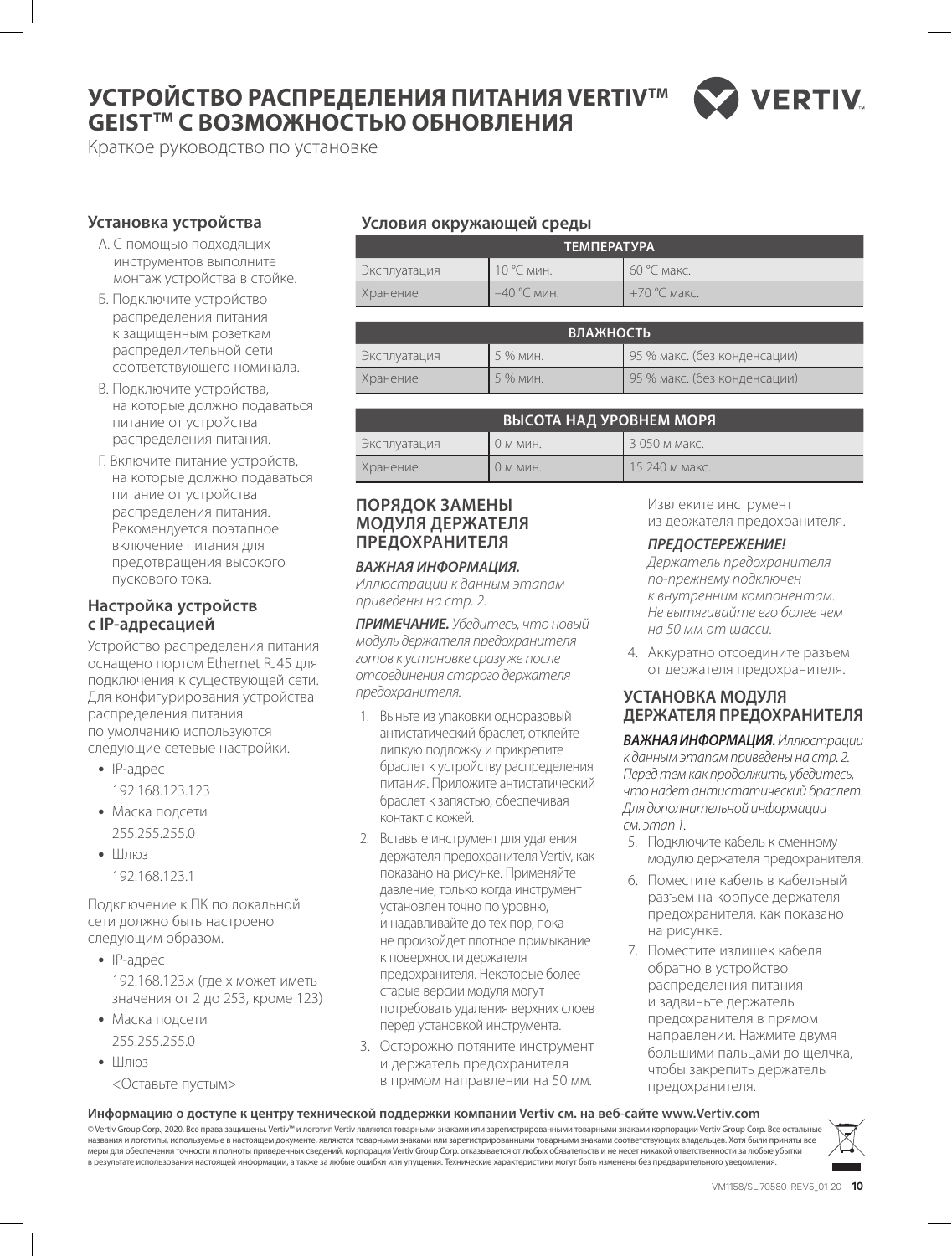# **PDU ACTUALIZABLE VERTIVTM GEISTTM**

Guía de instalación rápida



## **Instalación de la unidad**

- a. Monte la unidad en el rack con la tornillería adecuada.
- b. Enchufe la PDU a un receptáculo de circuito derivado con la capacidad y la protección adecuadas.
- c. Enchufe los dispositivos que van a funcionar con la PDU.
- d. Encienda los dispositivos que van a funcionar con la PDU. Se recomienda realizar un encendido secuencial para evitar una corriente de entrada elevada.

#### **Configuración de unidades con dirección IP**

La PDU está equipada con un puerto Ethernet RJ45 que permite la conexión a una red existente. La PDU se ha configurado con los parámetros de red predeterminados siguientes para realizar la configuración de la unidad:

- Dirección IP: 192.168.123.123
- Máscara de subred: 255.255.255.0
- Puerta de enlace: 192.168.123.1

La conexión de red del PC local debe configurarse como sigue:

- Dirección IP: 192.168.123.x (donde x es 2-253, excepto 123)
- Máscara de subred: 255.255.255.0
- Puerta de enlace: <dejar en blanco>

## **Entorno**

|                                | <b>TEMPERATURA</b> |              |
|--------------------------------|--------------------|--------------|
| En funcionamiento   10 °C mín. |                    | 60 °C máx.   |
| Almacenamiento                 | $-40$ °C min.      | l 70 °C máx. |

|                           | <b>HUMEDAD</b> |                             |
|---------------------------|----------------|-----------------------------|
| En funcionamiento 5% mín. |                | 95% máx. (sin condensación) |
| Almacenamiento            | $5%$ mín.      | 95% máx. (sin condensación) |

|                              | <b>ELEVACIÓN</b>   |               |
|------------------------------|--------------------|---------------|
| En funcionamiento   0 m mín. |                    | 3050 m máx.   |
| Almacenamiento               | $10 \text{ m min}$ | 15.240 m máx. |

## **SUSTITUCIÓN DEL MÓDULO IMD:**

*IMPORTANTE: La página 2 contiene ilustraciones de estos pasos.*

*NOTA: Asegúrese de tener el nuevo módulo IMD listo para su instalación inmediatamente después de retirar el antiguo IMD.*

- 1. Extraiga la muñequera antiestática ESD desechable del embalaje, retire el reverso adhesivo y fíjela a la PDU. Colóquese la muñequera antiestática en el brazo de modo que quede en contacto con la piel desnuda.
- 2. Inserte la herramienta de retirada de IMD de Vertiv, tal como se muestra. Asegúrese de presionar la herramienta a nivel hasta que quede al ras del IMD. Es posible que en algunas versiones anteriores se deban retirar los recubrimientos antes de insertar la herramienta.
- 3. Tire con cuidado de la herramienta y del IMD hacia

afuera unos 50 mm. Retire la herramienta del IMD.

*PRECAUCIÓN: El IMD sigue conectado internamente. No tire de él más de 50 mm a partir del chasis.*

4. Desenchufe con cuidado el conector del IMD.

## **INSTALACIÓN DEL MÓDULO IMD:**

*IMPORTANTE: La página 2 contiene ilustraciones de estos pasos. Asegúrese de tener la muñequera antiestática puesta antes de continuar. Consulte el paso 1 para obtener más información.*

- 5. Conecte el cable al módulo IMD de sustitución.
- 6. Coloque el cable en la ranura de alivio de tensión del alojamiento del IMD, tal como se muestra.
- 7. Introduzca el exceso de cable en la PDU y deslice el IMD directamente hacia dentro. Presione con ambos pulgares hasta que el IMD quede encajado en su posición.

#### **Para ponerse en contacto con el servicio de asistencia técnica de Vertiv, visite www.Vertiv.com**

© 2020 Vertiv Group Corp. Todos los derechos reservados. Vertiv™ y el logotipo de Vertiv son marcas comerciales o marcas comerciales registradas de Vertiv Group Corp. Todos los demás nombres y logotipos mencionados son nombres comerciales, marcas comerciales o marcas comerciales registradas de sus respectivos propietarios. Si bien se han tomado todas las precauciones para garantizar la exactitud e integridad de la información incluida en el presente documento, Vertiv Group Corp. no asume ninguna<br>responsabilidad, y rechaza toda responsabilidad legal, especificaciones están sujetas a cambios sin previo aviso.